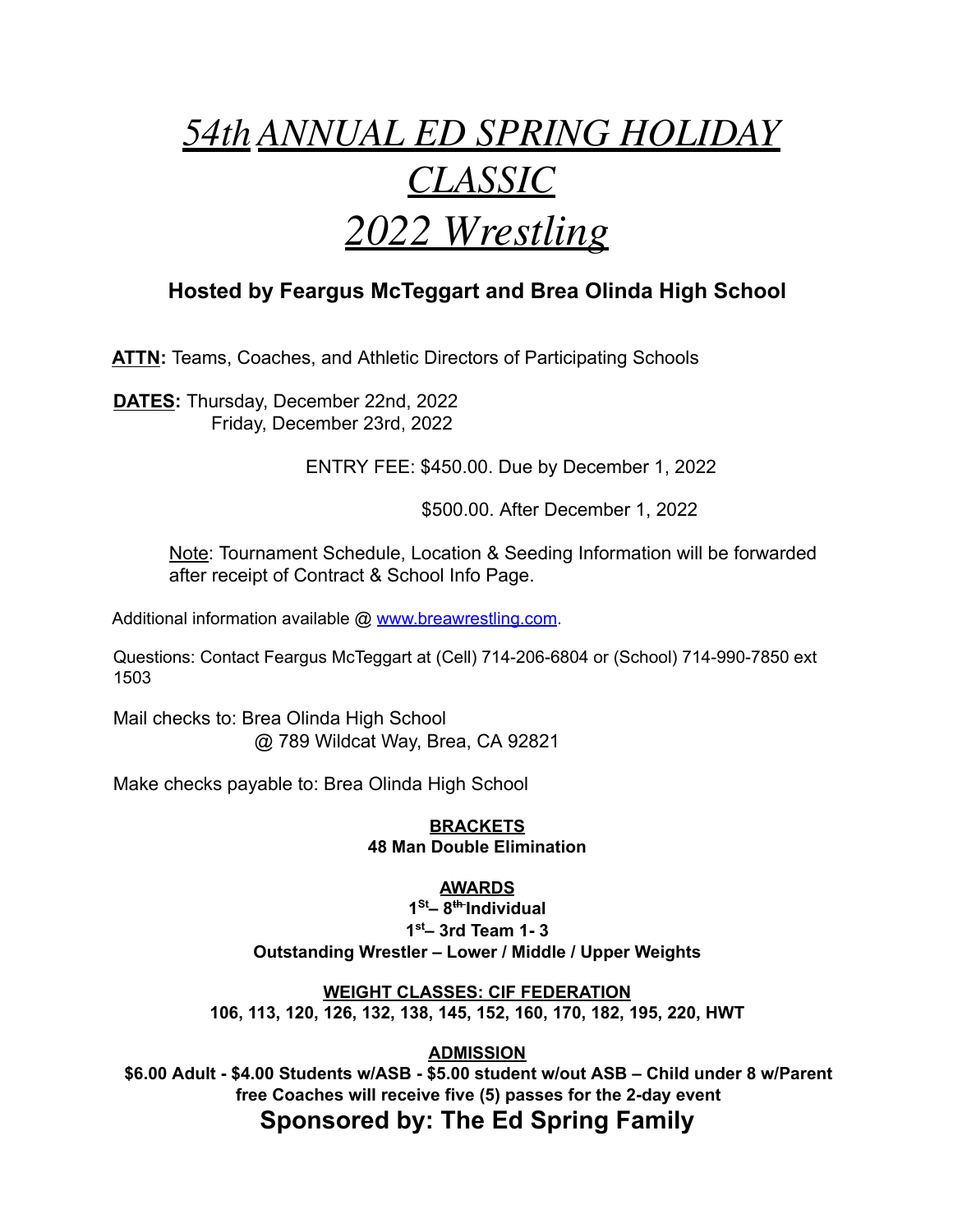# *54WK ANN8AL ED 6P5ING HOLIDA< CLA66IC* 2022 Wrestling

## **Hosted by Feargus McTeggart and Brea Olinda High**

**School PARTICIPATING SCHOOL INFORMATION FORM** 

**VERY IMPORTANT:**

COACHES: If you are planning on attending, please complete this form, sign the CIF contract and mail with your payment ASAP.

|                                                                                                                                                                                                                | Head |
|----------------------------------------------------------------------------------------------------------------------------------------------------------------------------------------------------------------|------|
|                                                                                                                                                                                                                |      |
|                                                                                                                                                                                                                |      |
| <b>Street Address</b>                                                                                                                                                                                          |      |
|                                                                                                                                                                                                                |      |
| City: City State Zip                                                                                                                                                                                           |      |
|                                                                                                                                                                                                                |      |
| Home Telephone: $(\_\_\_\_) \_\_\_\$ -                                                                                                                                                                         |      |
| Alternate Telephone: (Call 2015) [19] - The Contract of Alternate Telephone: (Call 2016)                                                                                                                       |      |
|                                                                                                                                                                                                                |      |
| Return this form with payment to: Feargus McTeggart<br><b>Head Wrestling Coach</b><br>Brea Olinda High School<br>789 Wildcat Way<br>Brea, CA 92821<br>Additional information available @ www.breawrestling.com |      |
|                                                                                                                                                                                                                |      |

**ACT NOW! SPACE IS LIMITED AND IT FILLS UP FAST** Tournament finishes approximately 3:00 pm on Friday